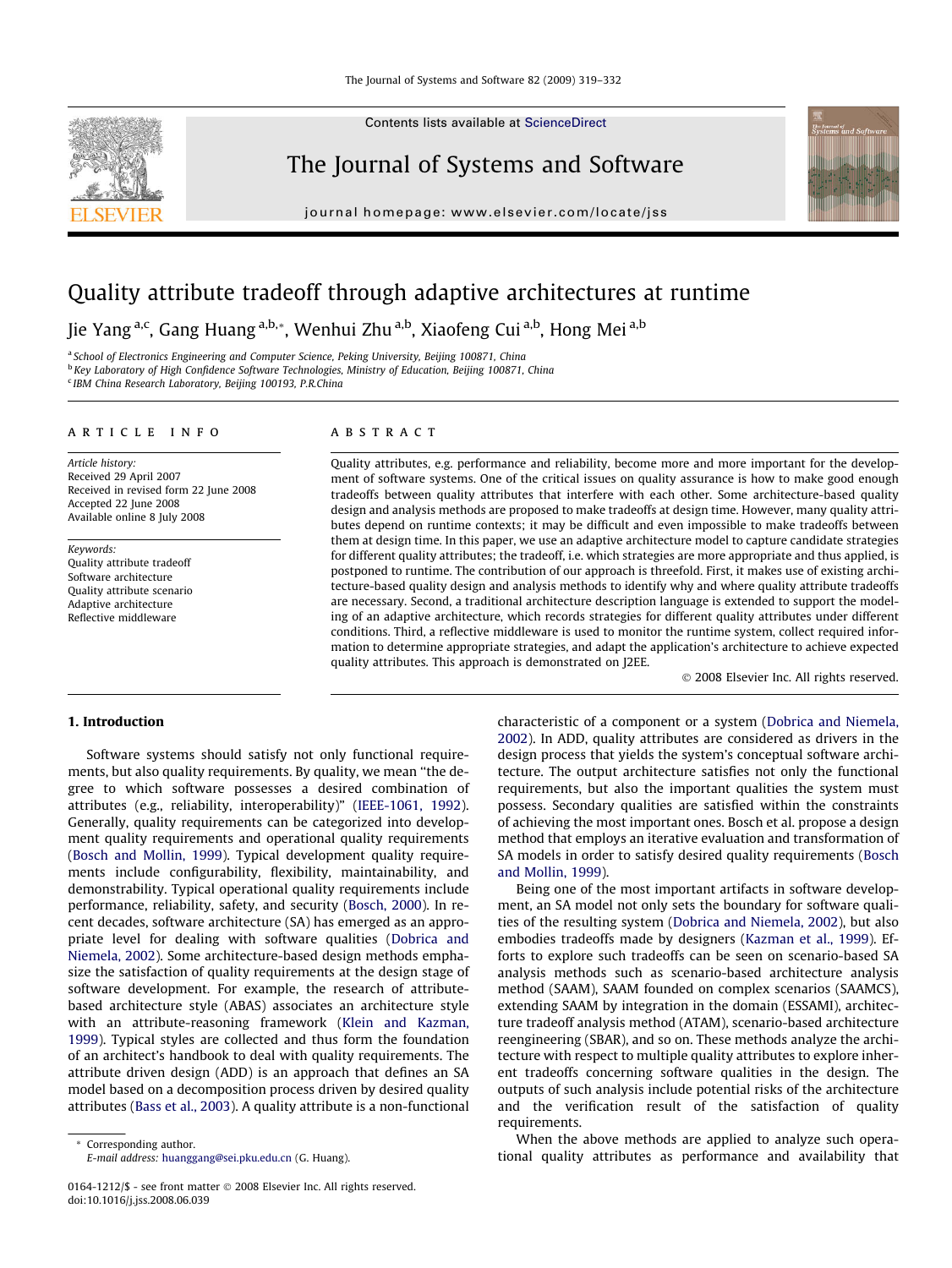involve runtime information, architects often estimate quality attributes through simulating, mathematical modeling or experience-based reasoning and thus make tradeoffs between them ([Bosch and Mollin, 1999](#page--1-0)). This would be helpful in calling attention to potential quality-related problems with the evaluated architecture; however, these methods do not guarantee the quality attributes of the target system at runtime, because in practice, the ever-changing runtime environment is too complex to predict or estimate; the estimated quality attributes may not accord with real situations.

A possible solution to the above problem is to obtain runtime information as accurate as possible by profiling before the implementation of the target software. Then trade-offs involving runtime information could be made. This approach may be feasible when the runtime environment is stable enough to simulate. In practice, many software systems would be distributed into the Internet or some enterprise-wide Intranet. It is rather difficult to simulate the target environment. Therefore, runtime information obtained through profiling are usually approximate only. Tradeoffs based on such information may not achieve desired qualities during the real execution.

Another possible solution is to postpone runtime-related decisions or tradeoffs until runtime, because the most accurate runtime information could only be obtained during the execution. There are many middleware researches dealing with quality goals of runtime software, such as real-time systems ([Schmidt, 2002\)](#page--1-0), multimedia systems [\(Aurrecoechea et al., 1998](#page--1-0)), and adaptive middleware ([Agha, 2002\)](#page--1-0). The solutions in these fields generally remain at the runtime stage; they are either application specific or quality attribute specific. However, they prove the possibility and effectiveness of changing software systems at runtime and thus allow architects to design with more flexibility and practicability. That means when designing, architects can predefine a set of configurations, each of which can satisfy desired quality attributes in different predictable situations. When a predicted situation occurs, the underlying middleware can automatically select and apply the right predefined configuration.

Based on current researches on SA and middleware, we propose a novel approach to the tradeoff between quality attributes regarding runtime information. In our approach, candidate strategies for the tradeoff are designed and recorded in the SA model (and thus make it an adaptive SA model); the decision of which strategy should be applied is postponed until runtime, when there is enough runtime information to determine the most appropriate strategy. The SA for the target system is therefore adapted during runtime to satisfy desired quality attributes. Our approach consists of three phases. Firstly, the SA for the target system is analyzed to locate the potential tradeoff points for various quality attributes; secondly, corresponding solutions (i.e. adaptive strategies) are designed and recorded in the SA model; finally, the target system is deployed and executed on some adaptive middleware, which is responsible for collecting runtime information, selecting a right configuration and adapting the runtime system.

The rest of this paper is organized as follows. Section 2 presents the overview of our approach. Section [3](#page--1-0) briefly introduces Java Pet Store, a real case that is used throughout this paper to demonstrate the feasibility of this approach. Sections [4–6](#page--1-0) detail the three phases of our approach; they are scenario-based quality attribute tradeoff process, adaptive architecture modeling and runtime validation, respectively. Section [7](#page--1-0) presents some discussions and related work. Section [8](#page--1-0) concludes this paper with a brief summary and future work.

#### 2. Approach overview

#### 2.1. Quality attribute tradeoff process

Traditional quality attribute (QA) tradeoff process in architecture-based development consists of four successive steps (Fig. 1a). Firstly, the expected QAs of the target system are estimated by mathematical modeling, simulating or experience-based reasoning to determine the satisfaction of individual QAs. Secondly, the architecture is analyzed to identify conflicts between different QAs. The fact that every decision to improve some QAs may impact others shows that the conflict is usually caused by satisfaction of certain QAs [\(In and Flores-Mendoza, 1999](#page--1-0)). Thirdly, architects make a tradeoff solution for every conflict identified. Conflicts may be resolved by introducing some architectural tactics or design patterns that usually satisfy QAs with higher priorities and sacrifice less important ones ([Rajeshwari and Sarkar, 2005;](#page--1-0) [Bachmann et al., 2003\)](#page--1-0). Lastly, the solution is applied with actual actions as reconstructing the architecture with proper architecture approaches.

Different architecture-based development methods may manifest the process in different ways; however, these methods share a common characteristic, that is, after the tradeoff solutions are



Fig. 1. Quality attribute tradeoff process.